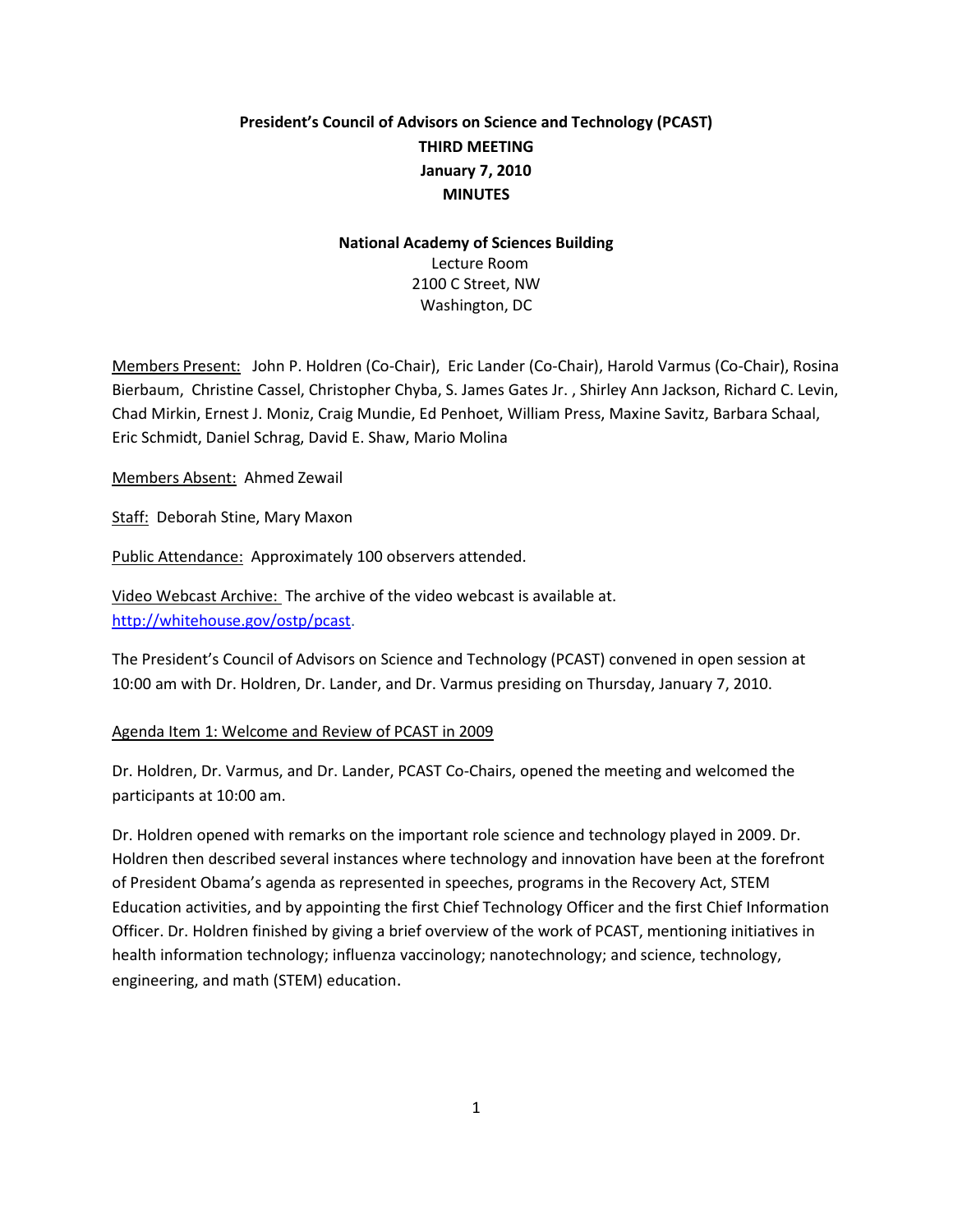#### Agenda Item 2: Department of Energy Research, Development, and Demonstration Programs

Kristina Johnson, Under Secretary of Energy, and Mark Handschy, Senior Science and Technology Advisor, from the Department of Energy, described Department of Energy (DOE) energy research, development, and demonstration activities.

Ms. Johnson described general and specific Department of Energy efforts aimed to build and develop a clean energy based economy. Ms. Johnson gave a brief overview of budget allocations for the Department of Energy.

PCAST members commented and asked questions of Dr. Johnson. The discussion focused on issues such as transportation; energy supply including nuclear, fossil and renewable energy; and carbon capture.

## Agenda Item 3: Health Technology Innovations

Atul Gawande, a medical doctor and author, discussed inefficiencies in medical technology and described methods of improvement. Dr. Gawande stressed the importance of health technology innovation and the need for a more coordinated effort to make health care more effective and efficient through research, technology, and best practices. Dr. Gawande discussed using uniform checklists in hospitals to systematize surgeries and other common procedures as one example of effective health innovation.

PCAST members commented and asked questions of Dr. Gawande. Questions concentrated on the lack of interest and investment in this area, the role of physicians in medical technology advancement, the need for collaboration between business, technology and medical fields and what a future model of a health system could look like.

The Co-Chairs adjourned this portion of the meeting for lunch break at 12:15.

\*\*\*\*

The meeting reconvened around 2:30 PM.

#### Agenda Item 4: Office of Science and Technology Policy's Energy & Environment Division

OSTP's Associate Director for Environment, Shere Abbott updated PCAST on the Environment and Energy Division of OSTP and its ongoing work. These activities include listing water standards, green jobs, and ocean acidification. Ms. Abbott spoke about her division's role in raising the visibility of environment- and energy-related issues on the President's agenda, and the ways in which the White House is reaching out to the public. Ms. Abbott also described how the Division plays a role in guiding the energy and environment R&D budgets. In addition, the division participates in international activities focused on cooperation with other nations on environmental policies.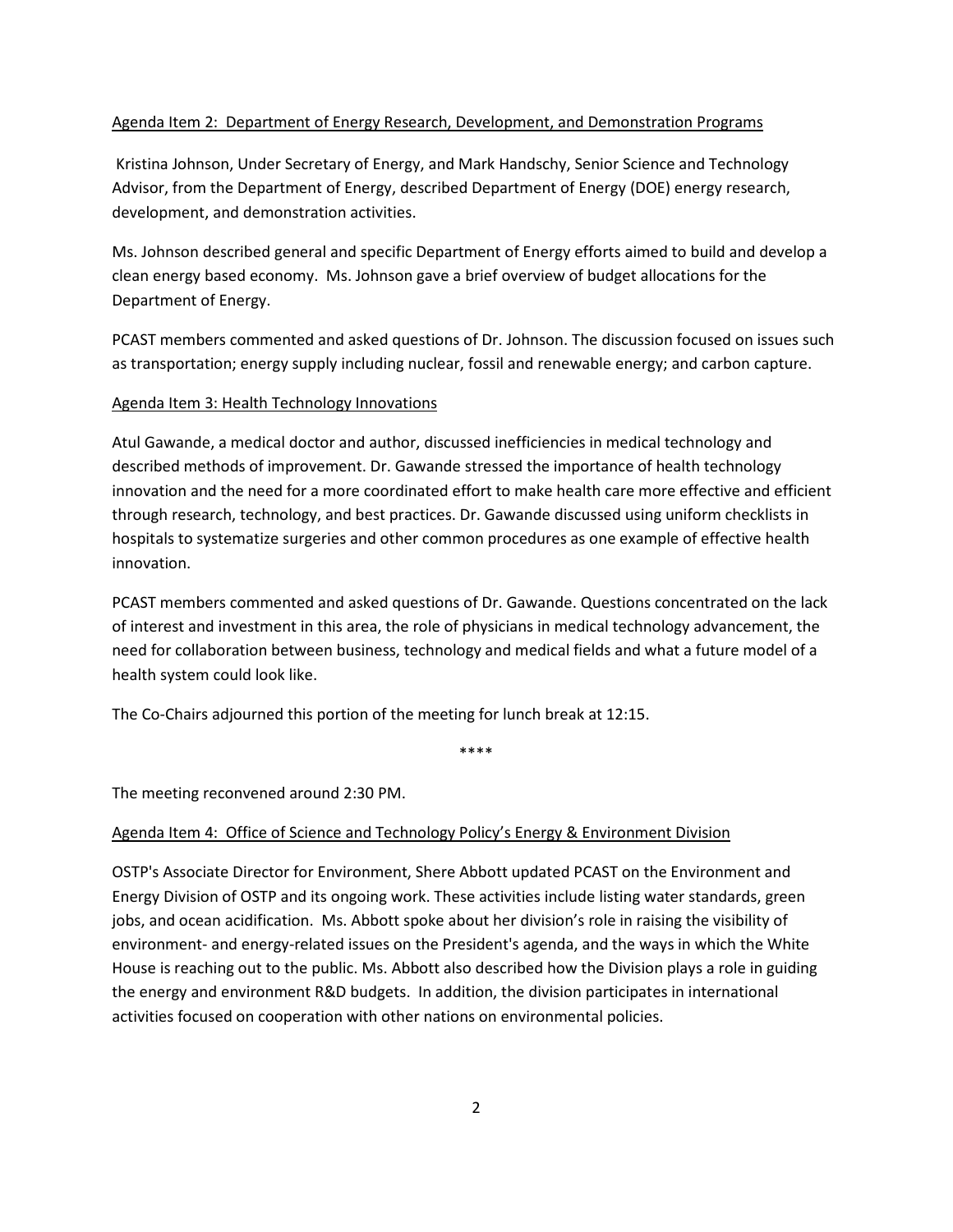PCAST members commented and asked questions of Dr. Abbott. Questions concentrated on international environmental data exchanges, sustainable agriculture, private and commercial cooperation, and carbon capture.

# Agenda Item 4: Defense Advanced Research Projects Agency (DARPA)

Dr. Regina Dugan, Director of the Defense Advanced Research Projects Agency (DARPA) and Dr. Kaigham Gabriel, the Deputy Director, spoke during this session. Dr. Dugan described DARPA's organization: its mission to prevent and avoid strategic surprise for the nation's defense, and its leadership in the creation of new industries and sources of economic growth in the United States. Dr. Dugan also spoke of DARPA's manufacturing initiative that focuses on maintaining strong industrial and manufacturing capabilities. Dr. Dugan also provided her thoughts on future challenges and opportunities where a PCAST analysis might prove useful.

PCAST members commented and asked questions of the presenters. The discussion focused on issues such as the differing nature of manufacturing in the modern economy, the difference between basic research and applied development, the use of a DARPA model in education innovation. Also discussed were, DARPA's method in funding research, managing programs, handling cyber security risks and asymmetrical warfare, and creating manufacturing capabilities for defense and economic purposes.

## Agenda Item 4: Department of Commerce Science, Technology, and Innovation Policy

Secretary of Commerce Gary Locke spoke about the importance of creating science and technology jobs and the role of the Commerce Department to in saving and creating American jobs.

PCAST members commented and asked questions of Secretary Locke. Questions focused on the new Office of Innovation within the Department of Commerce, the Advanced Technology Program **(**ATP) in the National Institute of Standards and Technology (NIST), interagency coordination, stimulating research in the private sector, patent reform, and international collaboration.

#### Agenda Item 5: Public Comment Session

PCAST heard from members of the public during this session. The following individuals provided oral comments to PCAST:

- Tawonda Johnson, Press Secretary of APS Physics
- Paula Stern, Chairwoman of the Stern Group and Policy and Media Consultant**,** Center for Women and Information Technology.
- Robert Berdahl, President, Association of American Universities
- Robert Samors, Associate Vice President of Innovation and Technology Policy, Association of Public and Land Grant Universities
- Eugenie Mielczarek, Professor of Physics, George Mason University in Fairfax
- Dmitry Novik